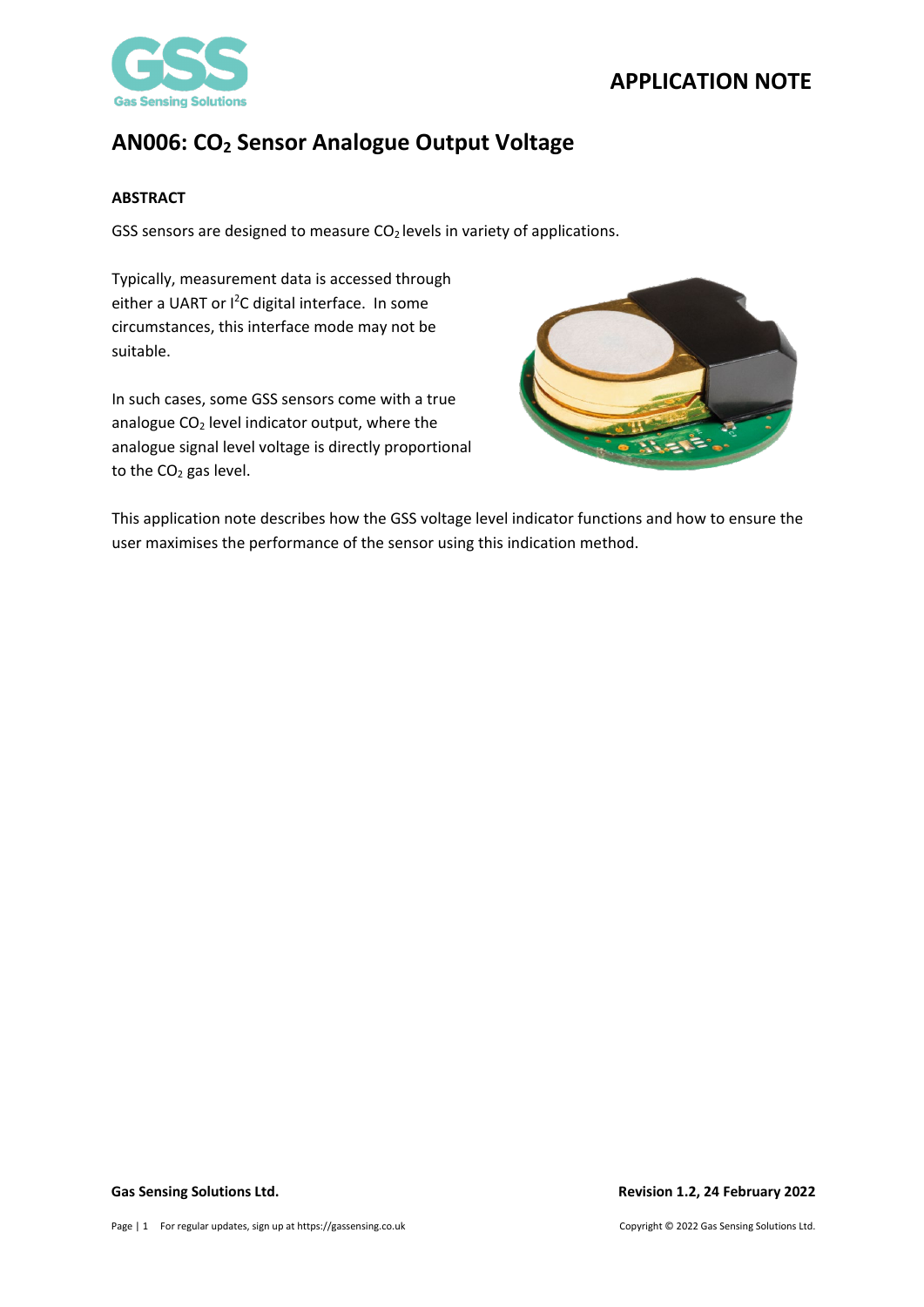



# AN006: CO<sub>2</sub> Sensor Analogue Output Voltage

### **TABLE OF CONTENTS**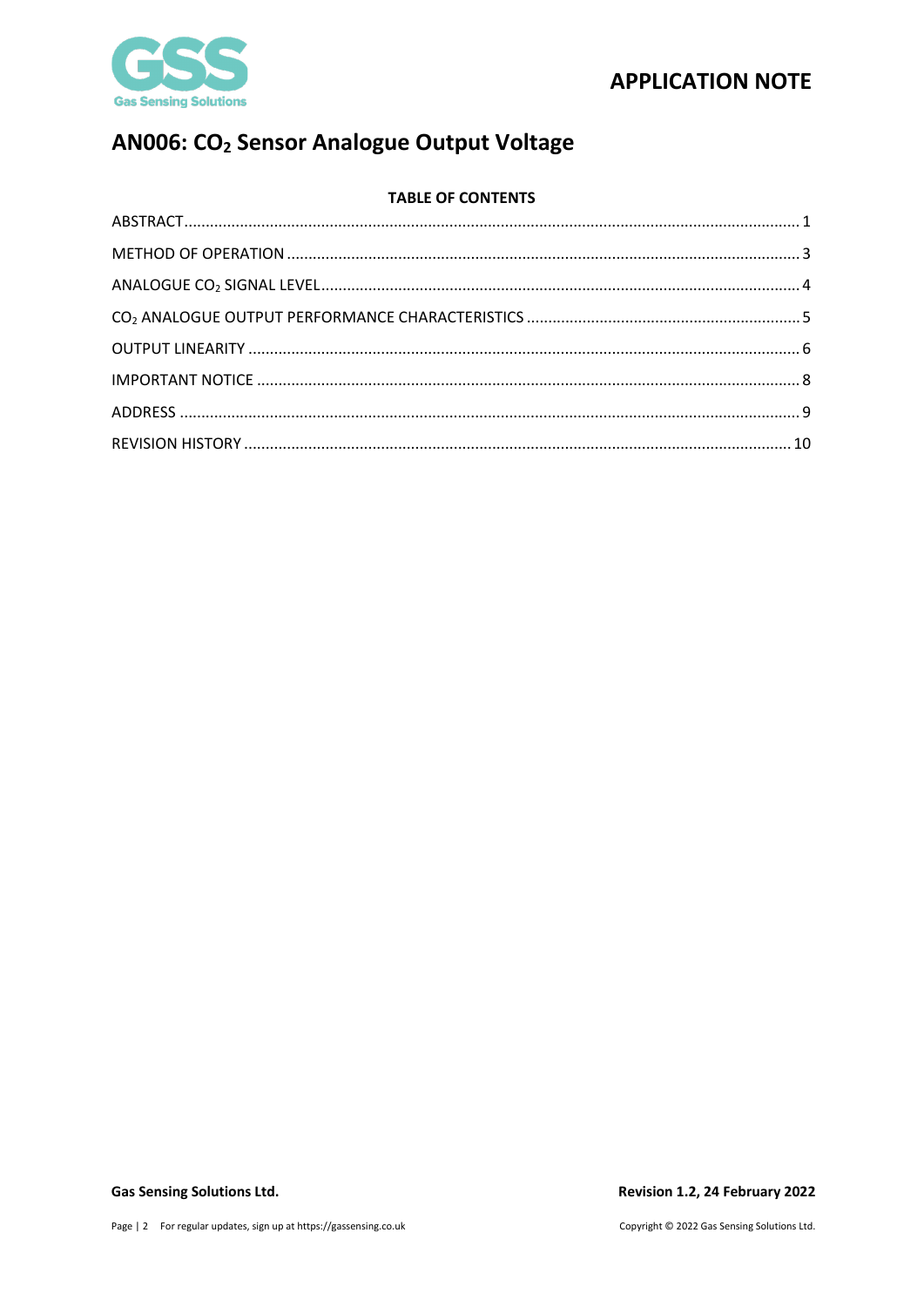

### <span id="page-2-0"></span>**METHOD OF OPERATION**

The user can specify an analogue  $CO<sub>2</sub>$  level indication option on a number of GSS  $CO<sub>2</sub>$  sensors. If specified as an option on the sensor, the output voltage level will be directly proportional to the measured gas level.

The on-board sensor microprocessor generates a PWM output with a duty cycle proportional to the  $CO<sub>2</sub>$  signal level. There are a number of methods to use the PWM output. In some circumstances, the digital PWM signal can be used directly. This method is not supported by GSS sensors as it offers little advantage over and above the UART or  $l^2C$  interface.

All GSS sensors provide a genuine analogue signal level output. The PWM signal could be filtered using a simple RC network, or filtered and buffered before being made available to the user. In normal circumstances, in order to maintain a constant output signal, the PWM signal must be run continuously, consuming unnecessary power.



However, in all GSS sensors where there is an analogue output  $CO<sub>2</sub>$  signal level option, GSS has chosen to implement a more sophisticated analogue output option, that saves power and does not need any external components.

The on-board PWM output is switched on in synchronisation with the sampling period. The digital PWM signal is filtered to create an analogue output, and the signal sampled by the sample and hold circuit. Once the signal is sampled by the sample and hold circuit, the PWM output from the microprocessor is stopped. This reduces noise in the sensor increasing measurement accuracy, and dramatically reduces sensor power consumption. Power consumption can be reduced by as much as 50% compared to a continuously running PWM output.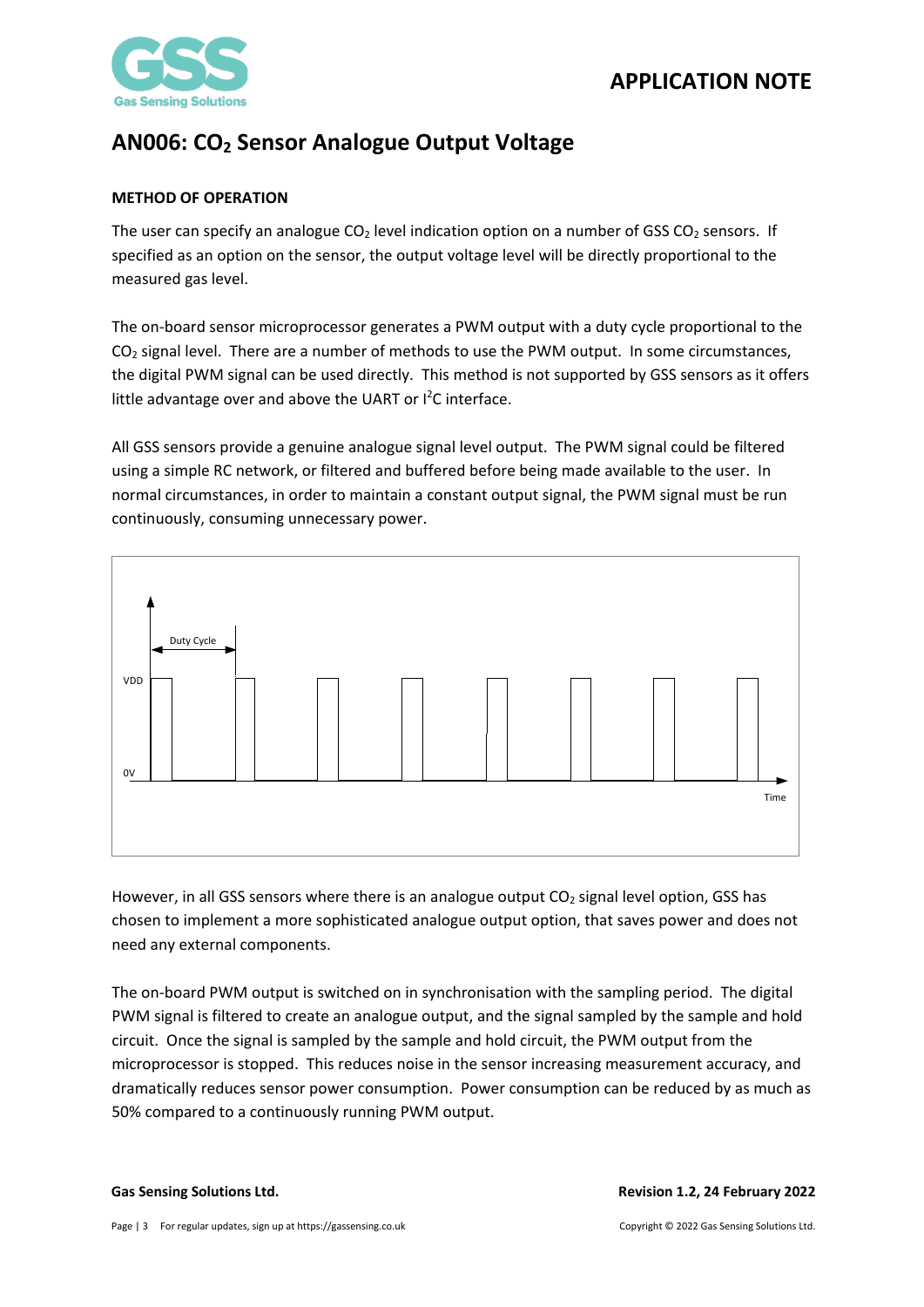





### <span id="page-3-0"></span>**ANALOGUE CO2 SIGNAL LEVEL**

The voltage range of the  $CO<sub>2</sub>$  level output from the sensor is determined by the sensor supply voltage. The sensor supply voltage defines the PWM signal levels. All voltage outputs are relative to the sensor input supply voltage. For example, if the supply voltage is 3.4V, then the full-scale output from the voltage pin will also be 3.4V, the half scale voltage will be 1.7V etc.

To convert a voltage into a  $CO<sub>2</sub>$  concentration, use the following formula.

$$
Concentration (ppm) = \frac{Vout}{Vsupply} * Full Scale Range of Sensor (ppm)
$$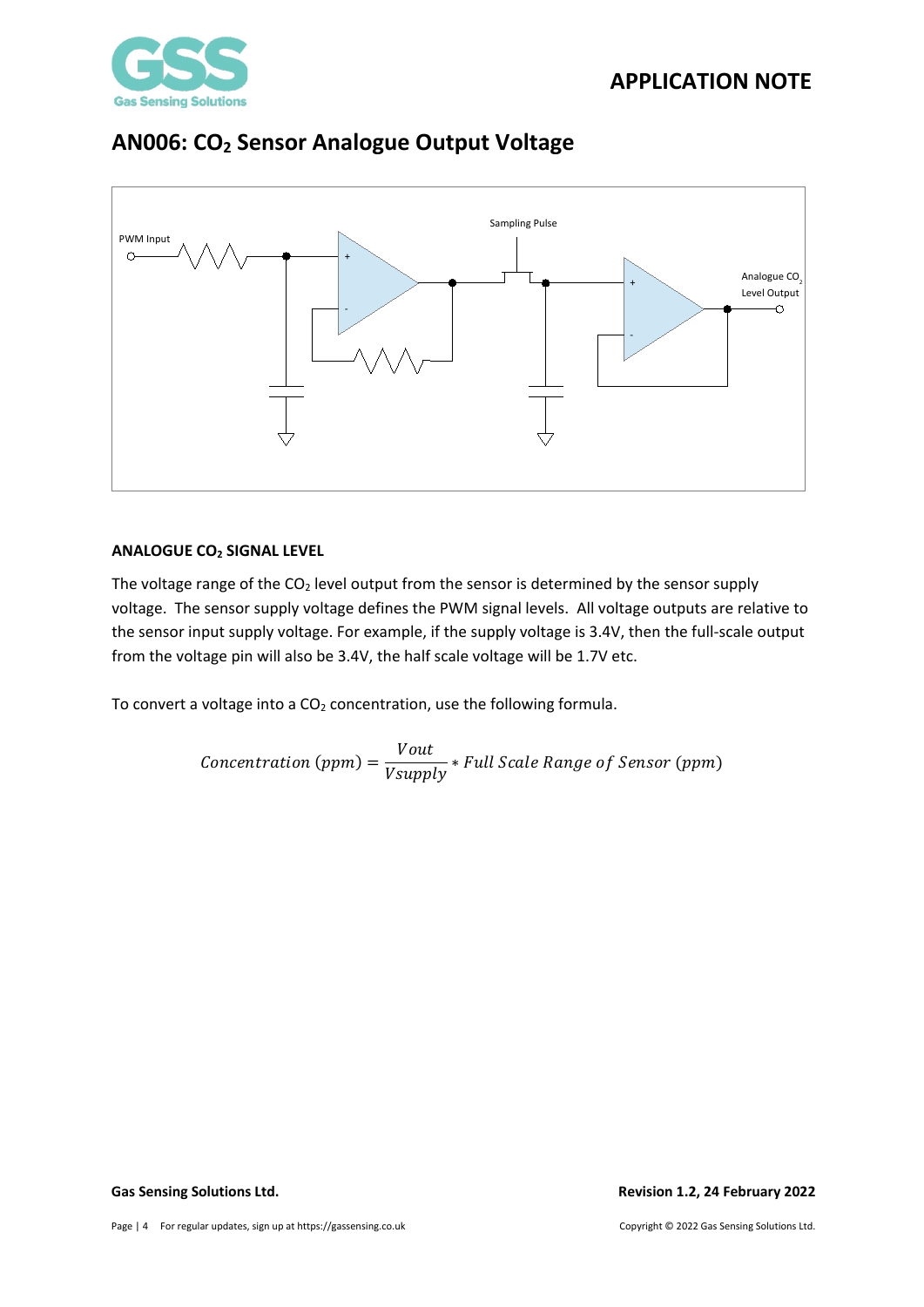

| <b>PARAMETER</b>               | <b>SYMBOL</b>   | <b>TEST</b><br><b>CONDITIONS</b>          | <b>MIN</b> | <b>TYP</b> | <b>MAX</b> | <b>UNIT</b> |
|--------------------------------|-----------------|-------------------------------------------|------------|------------|------------|-------------|
| Output voltage<br>range $1, 2$ | ANALOGUE_OUTPUT |                                           | 0          |            | <b>VDD</b> |             |
| Repeatability                  |                 | @25°C                                     |            | ±0.1       |            | $\%$        |
| Response time                  |                 | From 0ppm to $T_{90}$<br>default settings |            | 0.5        |            | secs        |

### <span id="page-4-0"></span>**CO2 ANALOGUE OUTPUT PERFORMANCE CHARACTERISTICS**

### **Notes**

The output CO<sub>2</sub> accuracy is degraded where ANALOGUE\_OUTPUT <50mV, or >VDD-50mV ANALOGUE\_OUTPUT accuracy specified with a resistive loading @ >100Kohm

The CO<sub>2</sub> sensor voltage output pin has an internal resistance of approximately 150Ω. The internal capacitance between the voltage output pin and ground is 220nF. This gives the output a single order high frequency roll-off at about 4.8kHz.

To avoid loading issues affecting the measurement, it is essential to ensure the load connected to the voltage output pin is greater than 10kΩ and preferably greater than 100kΩ. A low value external load resistance will introduce reading errors as illustrated in the table below.

| <b>EXTERNAL LOAD RESISTANCE (OHMS)</b> | CO <sub>2</sub> MEASUREMENT ERROR |  |  |
|----------------------------------------|-----------------------------------|--|--|
| 4k7                                    | 3%                                |  |  |
| 10k                                    | 1.5%                              |  |  |
| 100k                                   | 0.1%                              |  |  |
| 500k                                   | 0.03%                             |  |  |

The  $CO<sub>2</sub>$  analogue signal level accuracy is also affected by op-amp DC offsets and op-amp signal headroom. At low  $CO<sub>2</sub>$  concentrations, the DC offset of approximately 14mV will increasingly affect the signal level accuracy. At high  $CO<sub>2</sub>$  concentrations, the  $CO<sub>2</sub>$  analogue signal level is unable to generate a voltage of more than VDD-50mV. The user is advised to take care when interpreting  $CO<sub>2</sub>$ analogue signals below 50mV and or where the signal level is >VDD-50mV.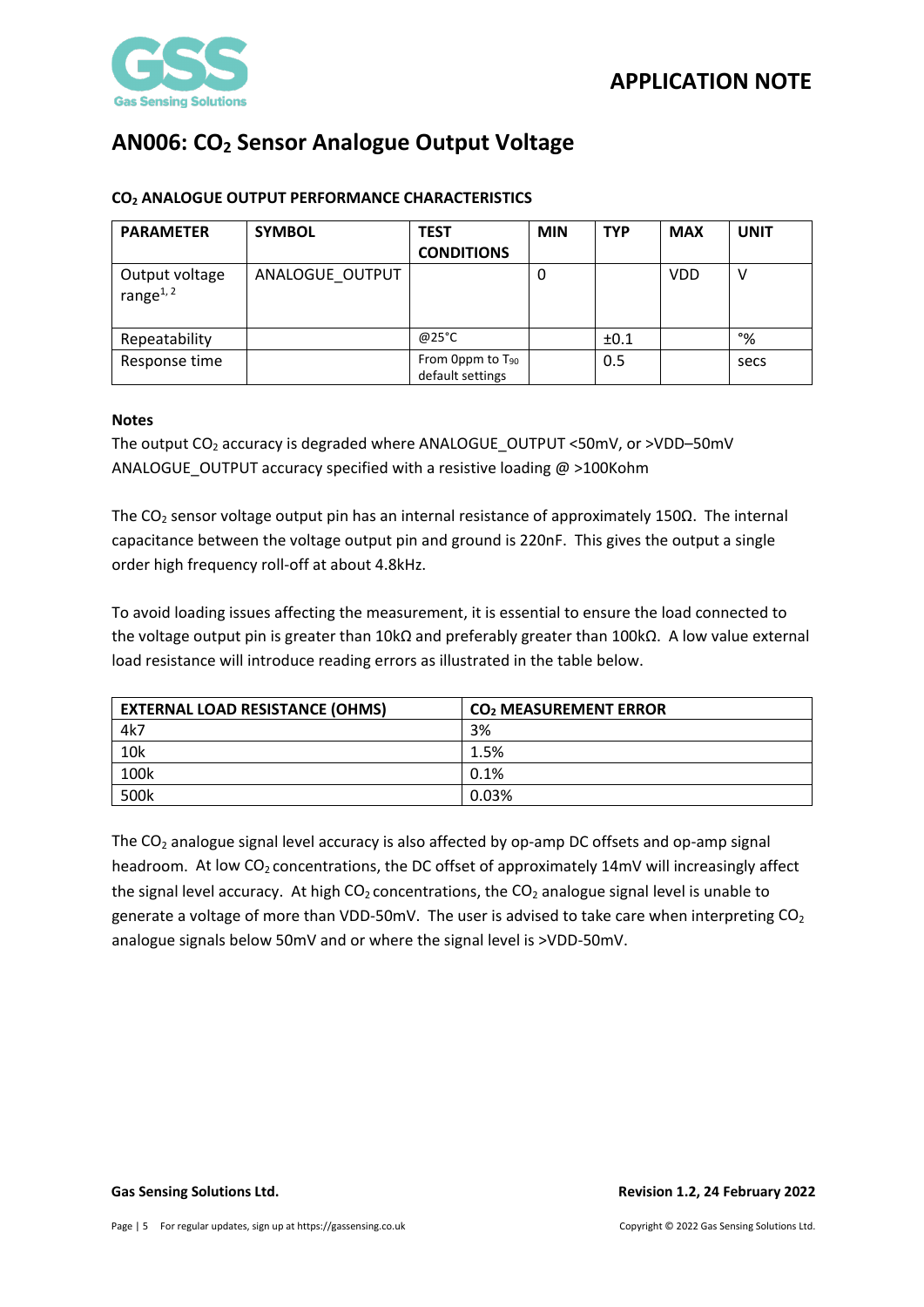

Although great care has been taken to minimise sensor noise, there may be some high frequency noise present on the analogue voltage output. The typical noise present on the voltage output is as follows with the voltage output at half full scale:

140µVrms measured in a 20kHz bandwidth. 450µVrms measured in a 10MHz bandwidth.

In a 10MHz bandwidth, the highest noise voltage amplitude is at least 70dB below the desired DC output voltage.

### <span id="page-5-0"></span>**OUTPUT LINEARITY**

The output voltage is linearly dependent on the  $CO<sub>2</sub>$  concentration measured by the sensor. However, as noted in the  $CO<sub>2</sub>$  analogue output performance characteristics, the accuracy of the reading will be compromised close to zero and near to full scale.

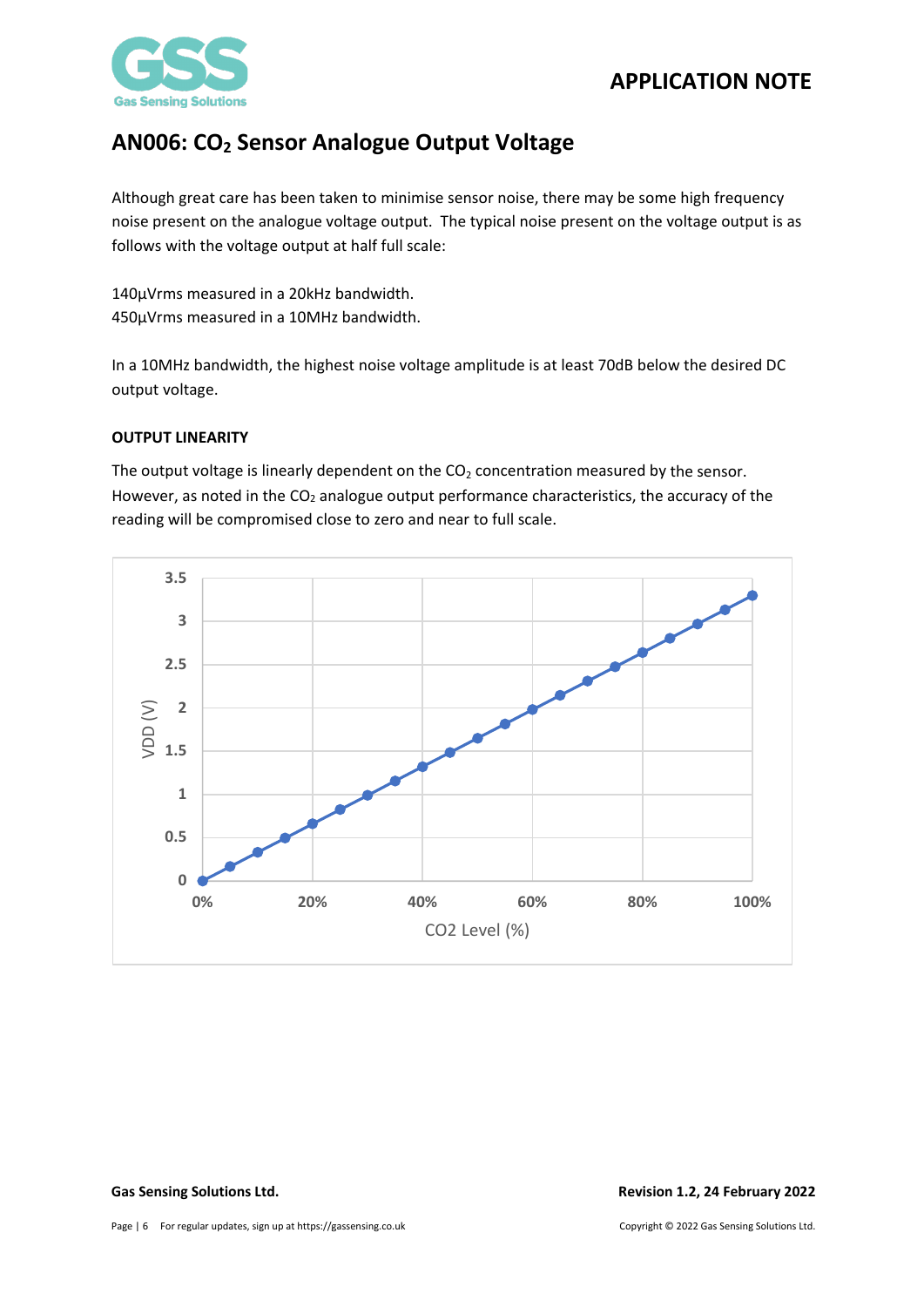

### **SPECIFYING A VOLTAGE OUTPUT OPTION**

The ordering guide for the CozIR®-A is shown below, but an analogue  $CO<sub>2</sub>$  signal output is available on several other GSS sensors. Refer to the specific sensor data sheet ordering information to determine if the option is available.

The full-scale analogue output signal range always matches the selected measurement range of the sensor. This means when the output signal level is full scale, the CO<sub>2</sub> level will be at full scale.

### **COZIR-A-X-XXXX-X**

|  |  |  | X                         | <b>Measurement Range</b>       |
|--|--|--|---------------------------|--------------------------------|
|  |  |  | 2000                      | 2,000ppm                       |
|  |  |  | 5000                      | 5,000ppm                       |
|  |  |  | $\mathbf{1}$              | 10,000ppm (1%)                 |
|  |  |  | X                         | <b>Pin Position</b>            |
|  |  |  |                           |                                |
|  |  |  | <b>RA</b>                 | <b>Right Angled</b>            |
|  |  |  | <b>Blank</b>              | Standard                       |
|  |  |  | X                         | <b>Temperature Range</b>       |
|  |  |  | E                         | Extended, -25 to 55°C          |
|  |  |  |                           |                                |
|  |  |  | 0 to 50°C<br><b>Blank</b> |                                |
|  |  |  |                           |                                |
|  |  |  | x                         |                                |
|  |  |  |                           | <b>Temperature and RH</b>      |
|  |  |  | H                         | Included                       |
|  |  |  | <b>Blank</b>              | Not included                   |
|  |  |  |                           |                                |
|  |  |  | X                         | CO <sub>2</sub> Voltage Output |
|  |  |  | $\vee$                    | Included                       |
|  |  |  | <b>Blank</b>              | Not included                   |
|  |  |  |                           |                                |
|  |  |  | X                         | Casing                         |
|  |  |  | U                         | Uncased                        |
|  |  |  | Χ                         | Cased                          |

### **Gas Sensing Solutions Ltd. Revision 1.2, 24 February 2022**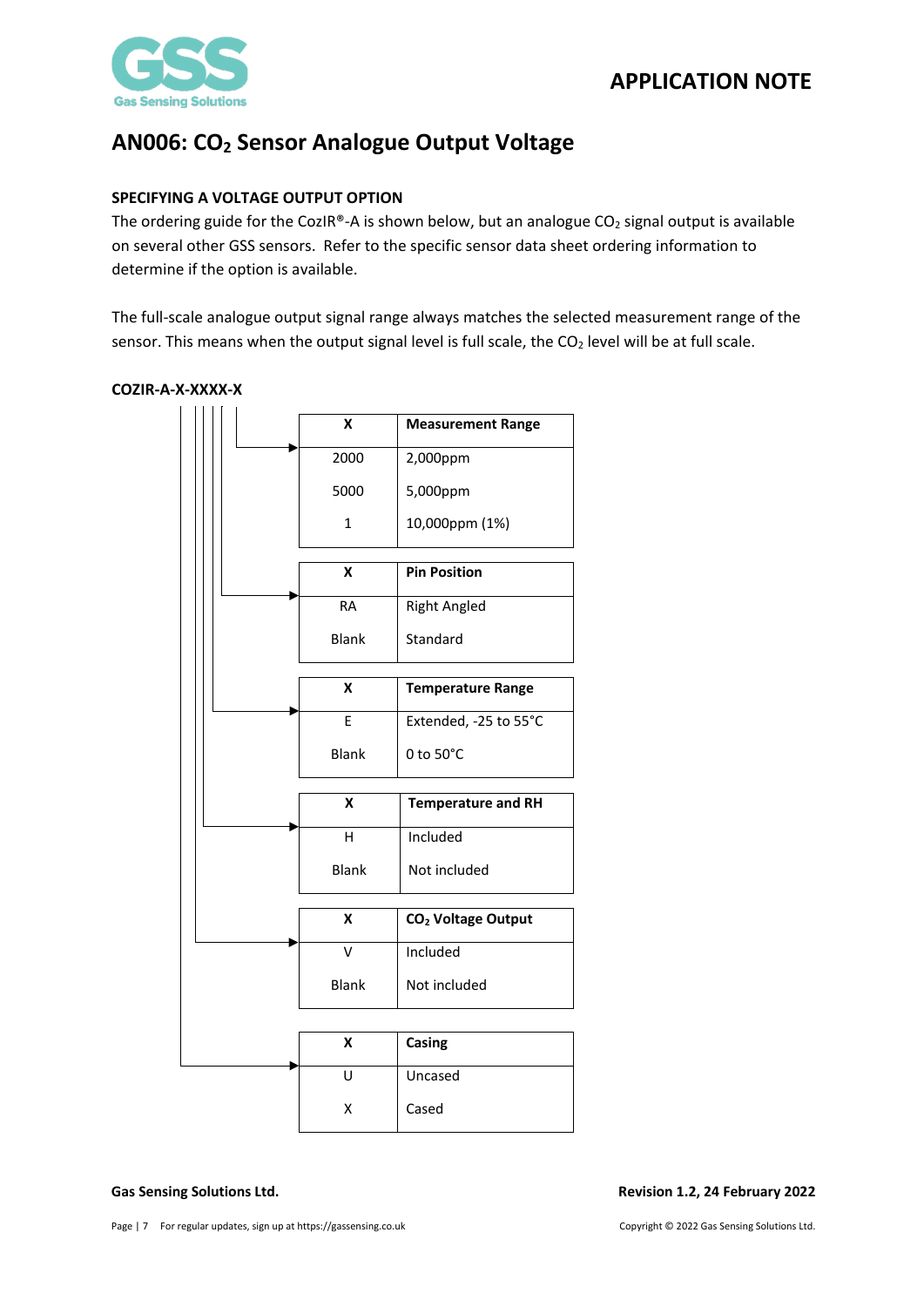

### <span id="page-7-0"></span>**IMPORTANT NOTICE**

Gas Sensing Solutions Ltd. (GSS) products and services are sold subject to GSS's terms and conditions of sale, delivery and payment supplied at the time of order acknowledgement. GSS warrants performance of its products to the specifications in effect at the date of shipment. GSS reserves the right to make changes to its products and specifications or to discontinue any product or service without notice.

Customers should therefore obtain the latest version of relevant information from GSS to verify that the information is current. Testing and other quality control techniques are utilised to the extent GSS deems necessary to support its warranty. Specific testing of all parameters of each device is not necessarily performed unless required by law or regulation. In order to minimise risks associated with customer applications, the customer must use adequate design and operating safeguards to minimise inherent or procedural hazards. GSS is not liable for applications assistance or customer product design. The customer is solely responsible for its selection and use of GSS products. GSS is not liable for such selection or use nor for use of any circuitry other than circuitry entirely embodied in a GSS product.

GSS products are not intended for use in life support systems, appliances, nuclear or systems where malfunction can reasonably be expected to result in personal injury, death or severe property or environmental damage. Any use of products by the customer for such purposes is at the customer's own risk.

GSS does not grant any licence (express or implied) under any patent right, copyright, mask work right or other intellectual property right of GSS covering or relating to any combination, machine, or process in which its products or services might be or are used. Any provision or publication of any third party's products or services does not constitute GSS's approval, licence, warranty, or endorsement thereof. Any third party trade-marks contained in this document belong to the respective third-party owner.

Reproduction of information from GSS datasheets is permissible only if reproduction is without alteration and is accompanied by all associated copyright, proprietary and other notices (including this notice) and conditions. GSS is not liable for any unauthorised alteration of such information or for any reliance placed thereon.

Any representations made, warranties given, and/or liabilities accepted by any person which differ from those contained in this datasheet or in GSS's standard terms and conditions of sale, delivery and payment are made, given and/or accepted at that person's own risk. GSS is not liable for any such representations, warranties, or liabilities or for any reliance placed thereon by any person.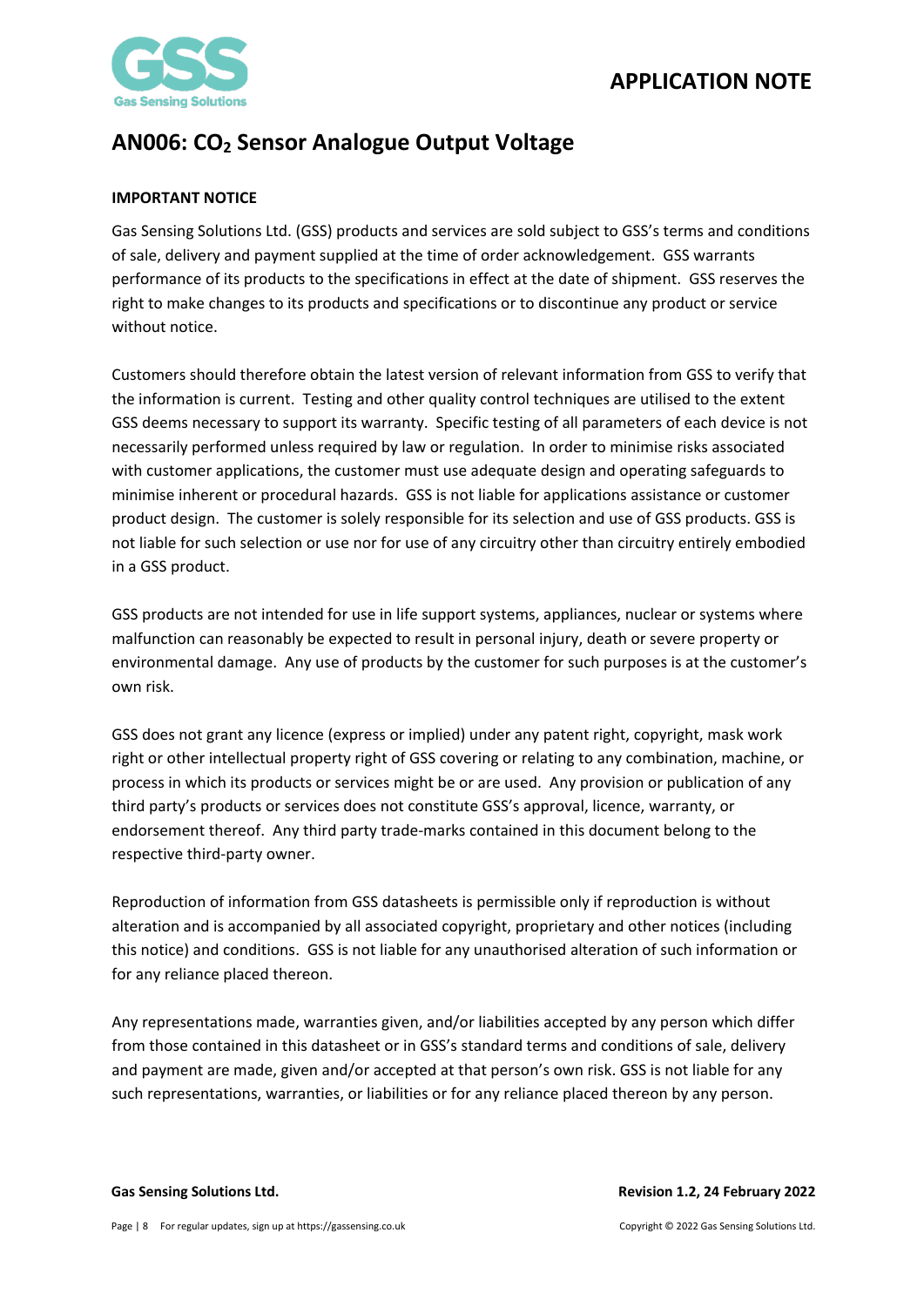

### <span id="page-8-0"></span>**ADDRESS**

Gas Sensing Solutions Ltd. Grayshill Road Cumbernauld G68 9HQ United Kingdom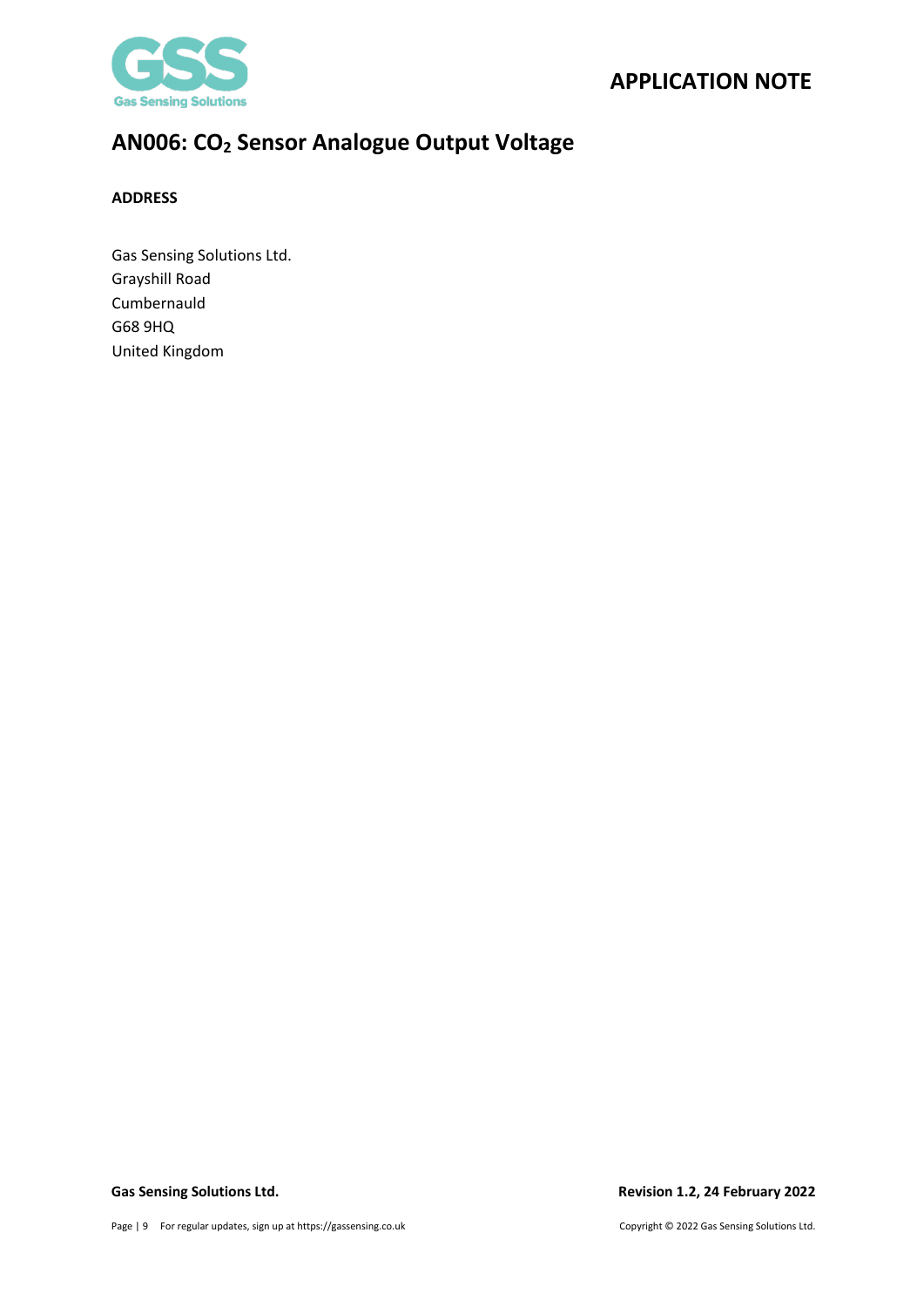

### <span id="page-9-0"></span>**REVISION HISTORY**

| <b>DATE</b> | <b>RELEASE</b> | <b>DESCRIPTION OF CHANGES</b> | <b>PAGES</b> |
|-------------|----------------|-------------------------------|--------------|
| 13/05/2020  | 1.0            | First revision                | All          |
| 18/05/2020  |                | Re-write                      | All          |
| 24/02/2022  |                | Order Information             | P.7          |